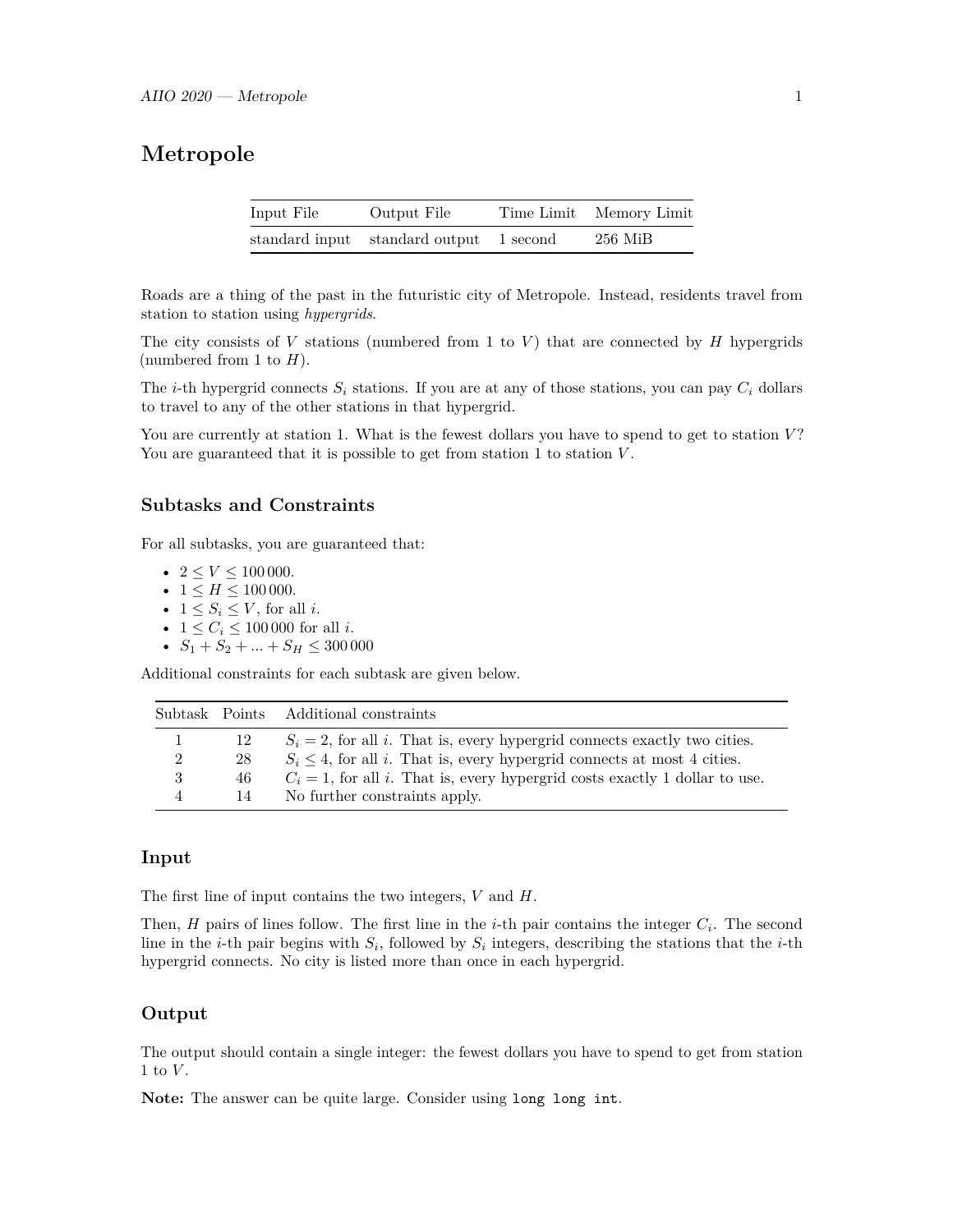# **Sample Input 1**

# **Sample Output 1**

5030

## **Sample Input 2**

## **Sample Output 2**

30100